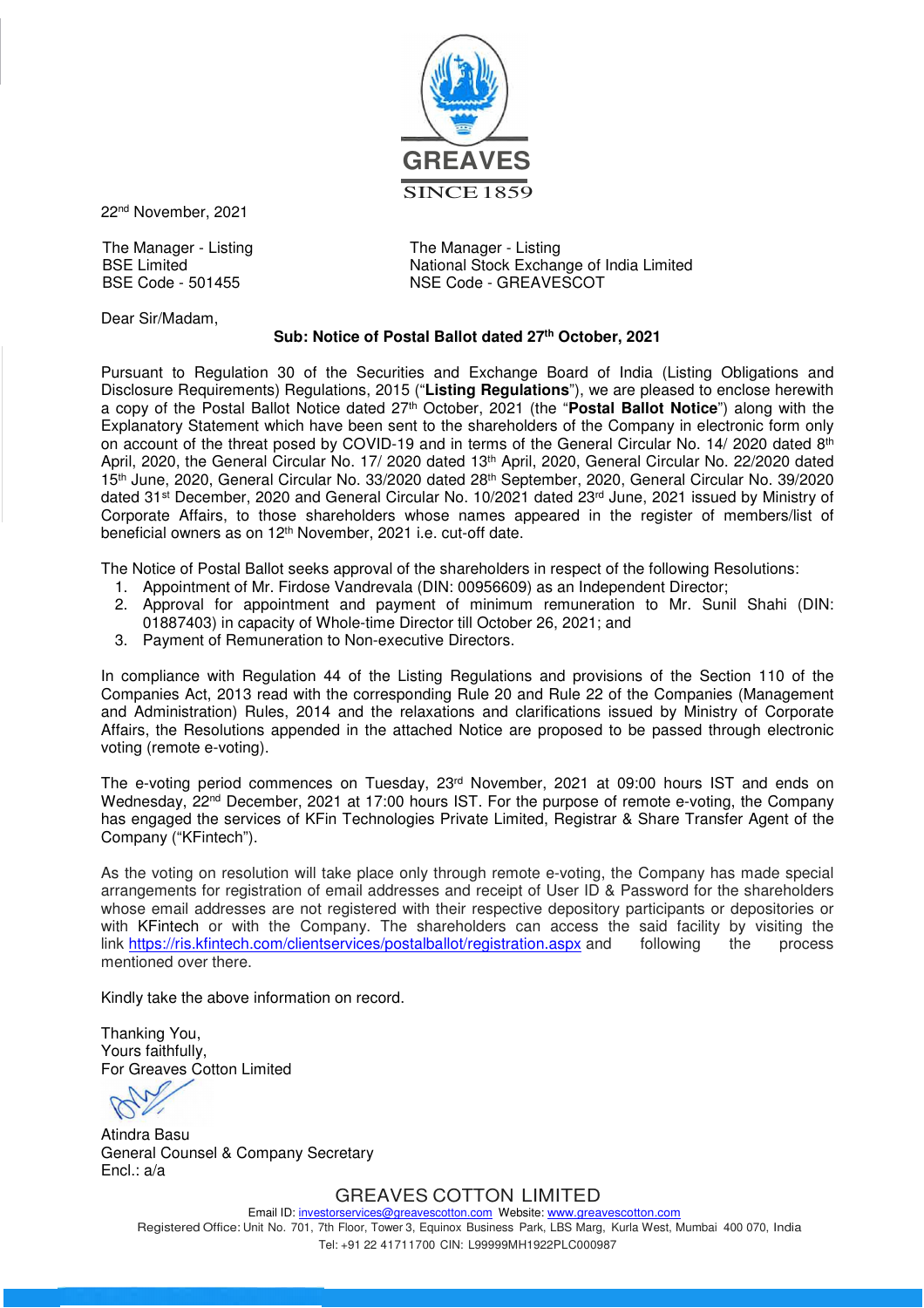

### GREAVES COTTON LIMITED

CIN: L99999MH1922PLC000987 Registered office: Unit No. 701, 7<sup>th</sup> Floor, Tower 3, Equinox Business Park, LBS Marg, Kurla West, Mumbai- 400 070; Phone: +91(22) 41711700. E-mail: investorservices@greavescotton.com; Website: www.greavescotton.com Contact Person: Mr. Atindra Basu, General Counsel and Company Secretary

## NOTICE OF POSTAL BALLOT

[Pursuant to Section 110 of the Companies Act, 2013, read with the Companies (Management and Administration) Rules, 2014, as amended]

Dear Shareholder(s),

Notice is hereby given pursuant to Section 110 and other applicable provisions, if any, of the Companies Act, 2013 (the "Act"), read with Rules 20 and 22 of the Companies (Management and Administration) Rules, 2014 including any statutory amendment(s) or modification(s) or enactment(s) or re-enactment(s) thereof for the time being in force (the "Rules") read with General Circulars No. 14/2020 dated April 08, 2020, No. 17/2020 dated April 13, 2020, No. 22/2020 dated June 15, 2020, No. 33/2020 dated September 28, 2020, No. 39/2020 dated December 31, 2020 and No. 10/2021 dated June 23, 2021 in relation to "Clarification on passing of ordinary and special resolutions by companies under the Companies Act, 2013 and the rules made thereunder on account of the threat posed by COVID - 19" issued by the Ministry of Corporate Affairs, Government of India (the "MCA Circulars") and pursuant to other applicable laws and regulations, the proposed Ordinary and Special Resolution(s) along with Explanatory Statement setting out material facts are appended below for seeking consent of the Members of Greaves Cotton Limited (the "Company") through postal ballot (only through remote e-voting process).

In compliance with Regulation 44 of the Securities and Exchange Board of India (Listing Obligations and Disclosure Requirements) Regulations, 2015 and pursuant to the provisions of Sections 108 and 110 of the Act read with the Rules and the MCA Circulars, the Company has extended only the remote e-voting facility for its Members, to enable them to cast their votes electronically instead of submitting the postal ballot form. The instructions for remote e-voting are appended to this Postal Ballot Notice.

The Board of Directors at its meeting held on October 26, 2021 appointed Mr. Sunny Gogiya, Practicing Company Secretary (Membership No.: A56804 and Certificate of Practice No. 21563), failing him Mr. Gaurav Sainani, Practicing Company Secretary (Membership No.: A36600 and Certificate of Practice No. 24482) as the Scrutinizer to scrutinize the remote e-voting process in a fair and transparent manner. In compliance with the requirements of the MCA Circulars, hard copy of Postal Ballot Notice along with Postal Ballot Forms and pre-paid business reply envelope will not be sent to the members for this Postal Ballot and members are required to communicate their assent or dissent through the remote e-voting system only.

The e-voting commences on Tuesday, November 23, 2021 at 0900 hours IST and ends on Wednesday, December 22, 2021 at 1700 hours IST. The assent or dissent received after such date and time shall be treated as if reply from the Member has not been received. The Company has engaged the services of KFin Technologies Private Limited ("KFintech"), Registrar & Share Transfer Agent of the Company, for providing remote e-voting facilities to the Members, enabling them to cast their vote in a secure manner.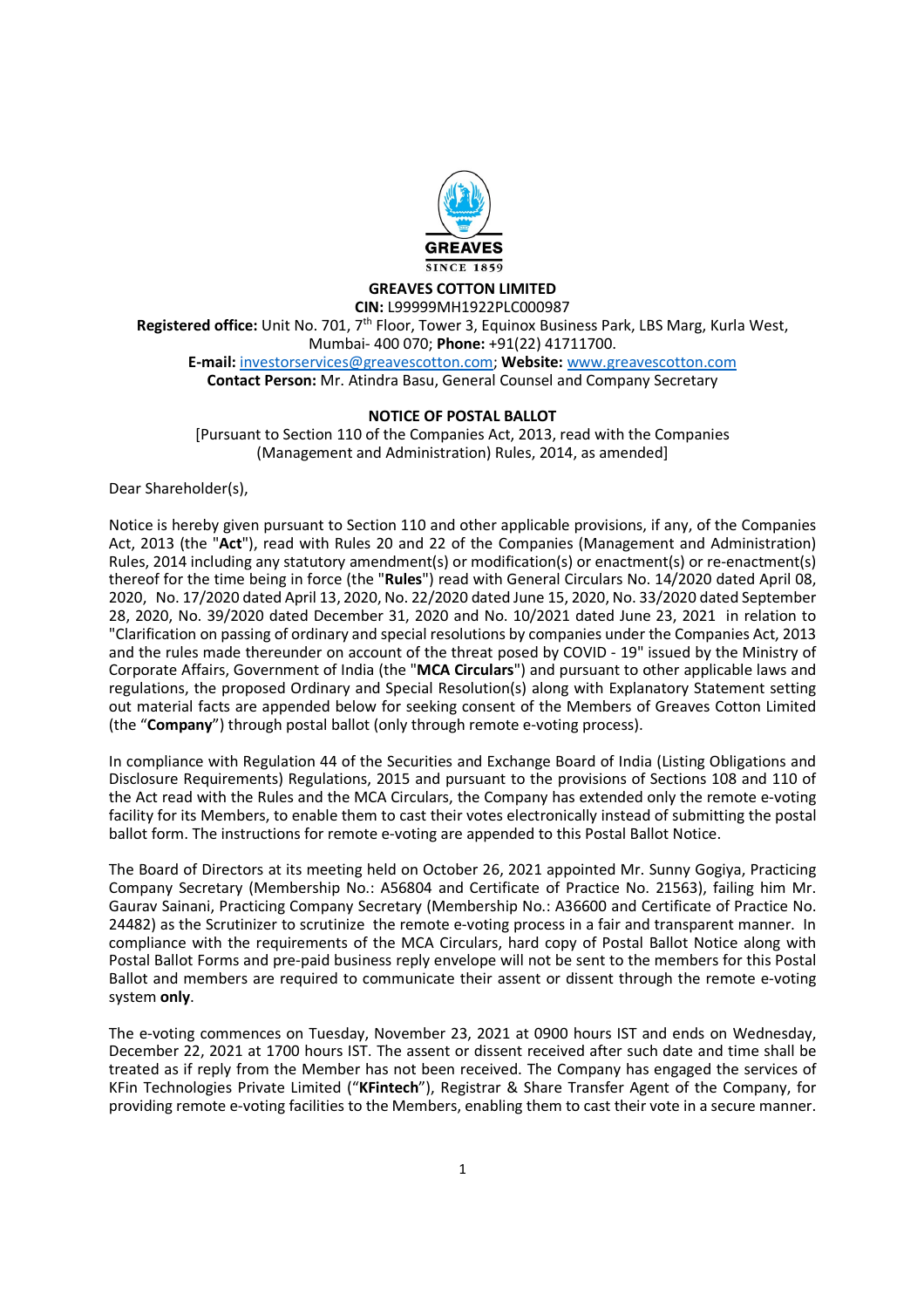After completion of scrutiny of the votes cast by way of remote e-voting, the Scrutinizer will submit his report to the Chairman of the Company or any other person authorized by the Chairman. The results of voting by Postal Ballot (through the remote e-voting process) will be declared on or before 1700 hours IST on Friday, December 24, 2021, by the Chairman of the Company or any other person authorized by the Chairman at the Registered Office at Unit No. 701, 7<sup>th</sup> Floor, Tower 3, Equinox Business Park, LBS Marg, Kurla West, Mumbai - 400 070. The results shall be communicated to the BSE Limited and National Stock Exchange of India Limited (together the "Stock Exchanges"), National Securities Depository Limited ("NSDL") and Central Depository Services (India) Limited ("CDSL") (together the "Depositories"), and the same along with the Scrutinizer's Report will be displayed on the Company's website (www.greavescotton.com), on the website of KFintech (www.kfintech.com) as well as on Stock Exchanges' website viz www.bseindia.com and www.nseindia.com.

The resolutions, if passed by the requisite majority, shall be deemed to have been passed on Wednesday, December 22, 2021 i.e. the last date specified for remote e-voting.

### Resolution No. 1: Appointment of Mr. Firdose Vandrevala (DIN: 00956609) as an Independent Director

To consider and if thought fit, to pass the following resolution as an Ordinary Resolution:

"RESOLVED THAT pursuant to the provisions of Sections 149, 150, 152 and any other applicable provisions of the Companies Act, 2013 and the Rules made thereunder, the Securities and Exchange Board of India (Listing Obligations and Disclosure Requirements) Regulations, 2015 (including any statutory amendment(s) or modification(s) thereto or enactment(s) or re-enactment(s) thereof for the time being in force) and the Articles of Association of the Company and pursuant to the recommendation of the Board of Directors of the Company, Mr. Firdose Vandrevala (DIN: 00956609), who was appointed as an Additional Director (Non-Executive, Independent) with effect from October 15, 2021 and who is eligible for appointment and who has given a notice in writing signifying his candidature for the appointment as Director, be and is hereby appointed as an Independent Director of the Company to hold office for a term of 5 (Five) consecutive years with effect from October 15, 2021 to October 14, 2026.

RESOLVED FURTHER THAT the Board of Directors (including any Committee thereof), be and is hereby authorized to take such steps as may be necessary - statutory, contractual or otherwise, in relation to the above, to settle all the matters arising out of and incidental thereto, to sign and execute deeds, applications, documents and writings that may be required, on behalf of the Company, to delegate all or any of the above powers to any Committee of the Board of Directors or any Director(s) and/or Company Secretary and/or the Group Chief Financial Officer of the Company and generally to do all acts, deeds, matters and things that may be deemed necessary, proper, expedient or incidental, in its absolute discretion for the purpose of giving effect to this resolution."

## Resolution No. 2: Approval for appointment and payment of minimum remuneration to Mr. Sunil Shahi (DIN: 01887403) in capacity of Whole-time Director till October 26, 2021

To consider and if thought fit, to pass the following resolution as a Special Resolution:

"RESOLVED THAT pursuant to the provisions of Sections 149, 196, 197, 198, read with Schedule V and other applicable provisions, if any, of the Companies Act, 2013 ('the Act') read with the Companies (Appointment and Remuneration of Managerial Personnel) Rules, 2014, the provisions of the Securities and Exchange Board of India (Listing Obligations and Disclosure Requirements) Regulations, 2015 ('Listing Regulations') (including any statutory amendment(s) or modification(s) thereto or enactment(s) or reenactment(s) thereof for the time being in force)and the Articles of Association of the Company, the members do hereby approve the appointment of Mr. Sunil Shahi (DIN: 01887403), who was appointed as an Additional Director (Executive) by the Board of Directors (the 'Board') to hold the office in the capacity of Whole-time Director, for a term of three years with effect from September 15, 2021 and who has resigned with effect from October 26, 2021;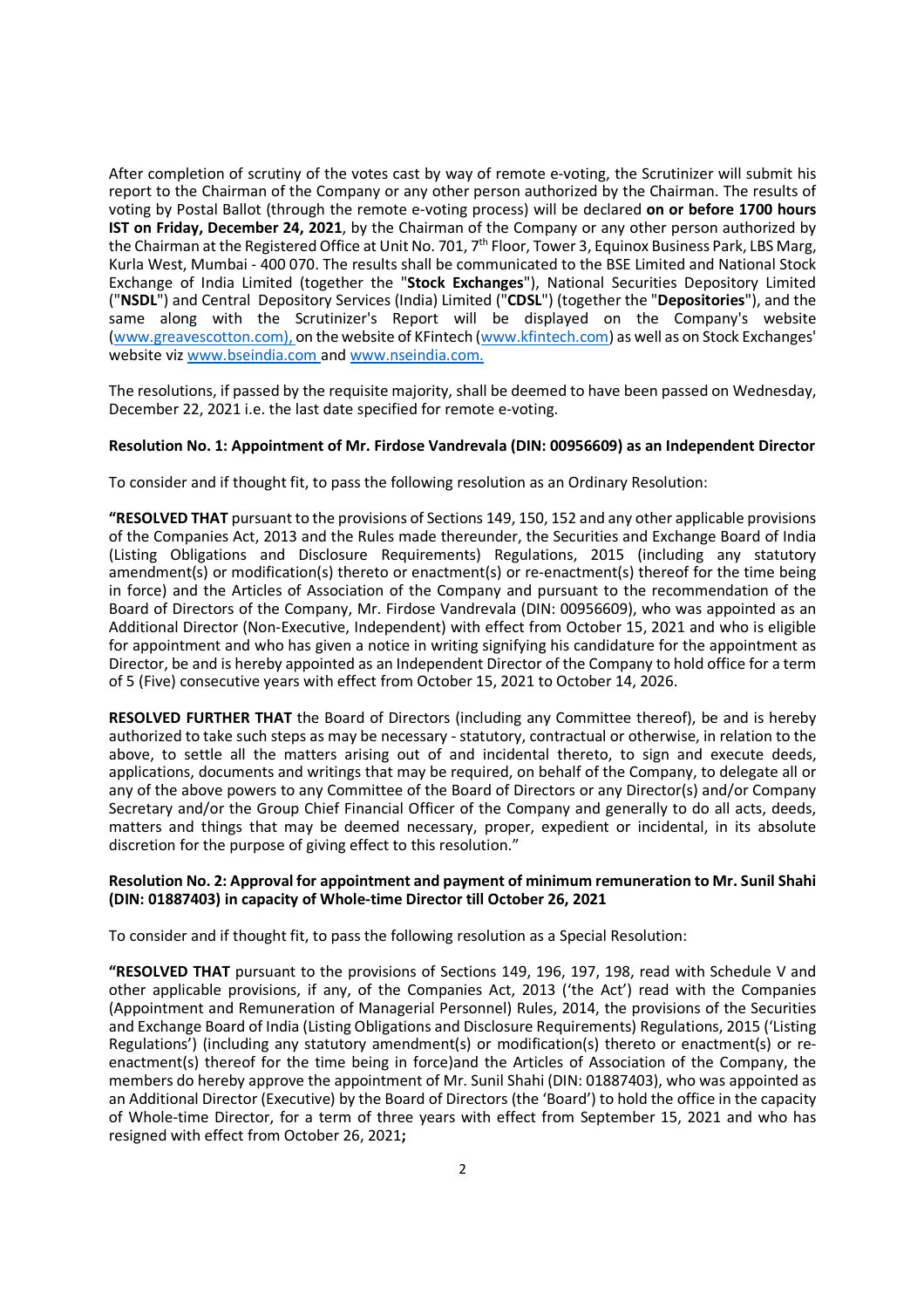RESOLVED FURTHER THAT the consent of the members, be and is hereby accorded to terms and conditions and remuneration paid to Mr. Shahi as the Whole-time Director of the Company for a period from September 15, 2021 till October 26, 2021 as follows:

- a) Basic Salary: Rs. 51,82,400/- per annum.
- b) Ad Hoc allowance and other allowances: Rs. 85,21,939/- per annum (including House Rent Allowance, Medical Allowance, Transport Allowance, Car Allowance, Leave Travel Concession and others)
- c) Perquisites & Benefits: Following shall be perquisites as per rules of the Company:
	- i. Insurance Life Insurance, Accident Insurance and Hospitalisation cover for self, spouse and children.
	- ii. Reimbursement of Mobile bills.
	- iii. Car Facility.
- d) Performance Incentive: Up to a sum of Rs. 48,58,500/- per annum based on his performance measured against the specific goals mutually set and approved by the Nomination and Remuneration Committee/Board, from time to time.
- e) Retirals: The Company's contribution towards Provident Fund and Gratuity payable as per rules of the Company
- f) Employee Stock Options ('ESOPs') –Subject to any goals set and approved by the Nomination and Remuneration Committee, from time to time and as per applicable laws, he was entitled to receive ESOPs in accordance with the employee stock option plan of the Company

RESOLVED FURTHER THAT the remuneration paid to Mr. Shahi for the period from September 15, 2021 till October 26, 2021 may exceed five percent of the net profits of the Company (computed in accordance with the Act), but shall not exceed ten percent of the net profits of the Company (computed in accordance with the Act) payable to all Executive Directors taken together, if applicable, and in the event of inadequacy or absence of profits in the financial year, the remuneration comprising salary, perquisites and other benefits and emoluments approved herein be treated as minimum remuneration to Mr. Shahi for a period from September 15, 2021 till October 26, 2021;

RESOLVED FURTHER THAT the Board of Directors (including any Committee thereof), be and is hereby authorized to take such steps as may be necessary – statutory, contractual or otherwise, in relation to the above, to settle all the matters arising out of and incidental thereto, to sign and execute deeds, applications, documents and writings that may be required, on behalf of the Company, to delegate all or any of the above powers to any Committee of the Board of Directors or any Director(s) and/or Company Secretary and/or the Group Chief Financial Officer of the Company and generally to do all acts, deeds, matters and things that may be deemed necessary, proper, expedient or incidental, in its absolute discretion for the purpose of giving effect to this resolution."

#### Resolution No. 3: Payment of Remuneration to Non-executive Directors

To consider and if thought fit, to pass the following Resolution as an Ordinary Resolution:

"RESOLVED THAT pursuant to the provisions of Sections 149, 197, 198 read with Schedule V and other applicable provisions, if any, of the Companies Act, 2013 ("the Act"), and the rules made thereunder and Regulation 17 of the Securities and Exchange Board of India (Listing Obligations and Disclosure Requirements) Regulations, 2015 (including any statutory amendment(s) or modification(s) thereto or enactment(s) or re-enactment(s) thereof for the time being in force) and the Articles of Association of the Company, consent of the members, be and is hereby accorded for payment of remuneration by way of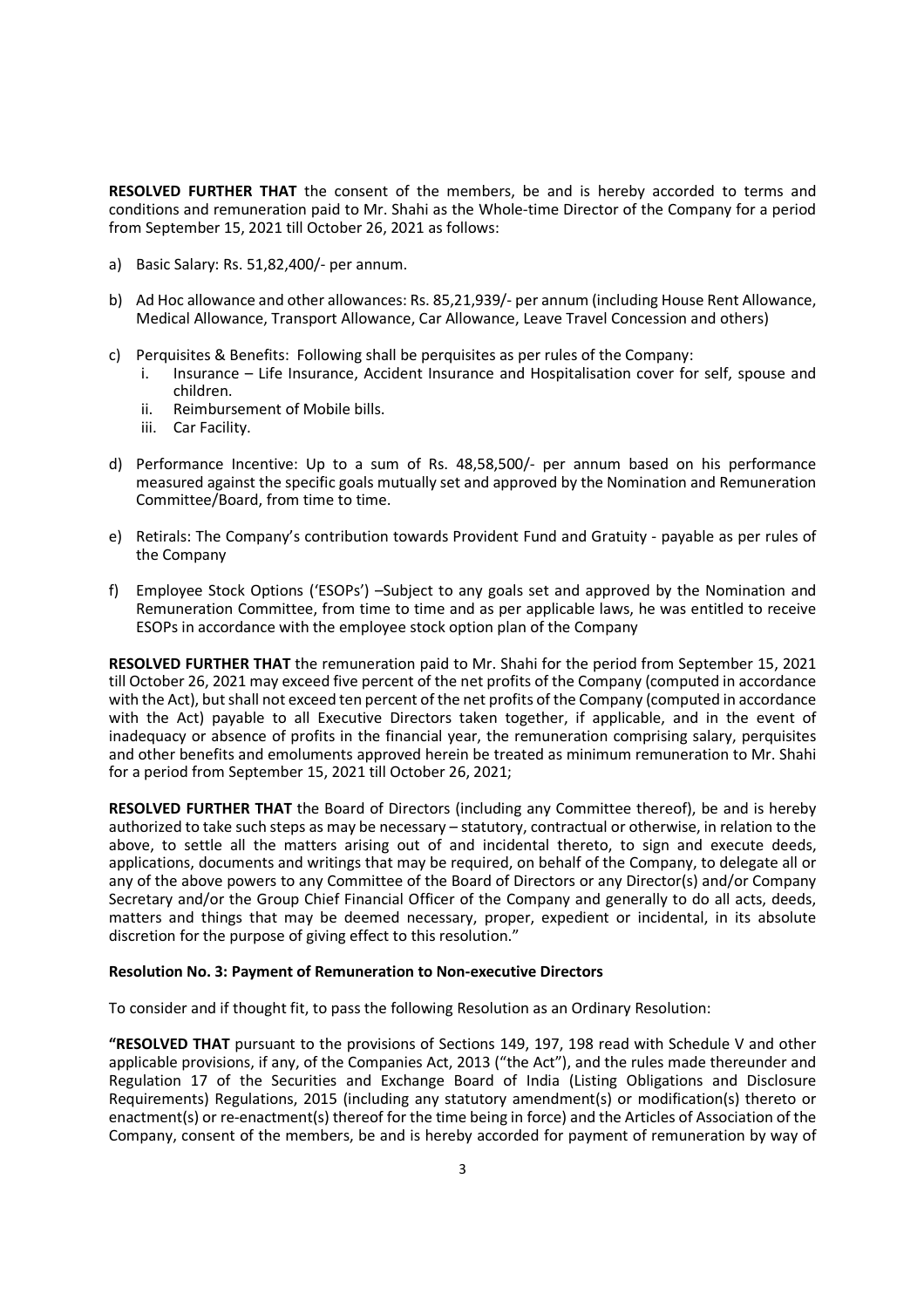commission to the Non-executive Directors of the Company, of a sum up to one per cent per annum (in aggregate) of the net profits of the Company, computed in accordance with the provisions of Sections 197 and 198 of the Act or such higher amounts as may be permitted under the provisions of the Act from time to time, in such proportions and in such manner, as may be decided by the Board of Directors (including the Nomination and Remuneration Committee thereof) and such payments shall be made in respect of the profits of the Company for each financial year, for a period of five financial years commencing from April 01, 2022.

RESOLVED FURTHER THAT the Board of Directors (including any Committee thereof), be and is hereby authorized to take such steps as may be necessary – statutory, contractual or otherwise, in relation to the above, to settle all the matters arising out of and incidental thereto, to sign and execute deeds, applications, documents and writings that may be required, on behalf of the Company, to delegate all or any of the above powers to any Committee of the Board of Directors or any Director(s) and/or Company Secretary and/or the Group Chief Financial Officer of the Company and generally to do all acts, deeds, matters and things that may be deemed necessary, proper, expedient or incidental, in its absolute discretion for the purpose of giving effect to this resolution."

## By Order of the Board For Greaves Cotton Limited

#### Atindra Basu

General Counsel & Company Secretary Membership No.: ACS 32389

Date: October 27, 2021 Place: Mumbai

#### Notes:

- 1. The explanatory statement pursuant to Sections 102 and 110 of the Act stating all material facts and the reasons for the proposal is annexed herewith. It also contains all the disclosures as specified in Securities and Exchange Board of India (Listing Obligations and Disclosure Requirements) Regulations 2015, as amended ("Listing Regulations") read with MCA Circulars.
- 2. The Postal Ballot Notice is being sent to the shareholders of the Company whose names appear on the Register of Members/List of Beneficial Owners as received from the Depositories as on November 12, 2021. The Postal Ballot Notice is being sent to shareholders in electronic form to the e-mail addresses registered with their depository participants (in case of electronic shareholding) or the email addresses registered with the KFintech (in case of physical shareholding).
- 3. Shareholders may note that this notice is also available on the websites of the Company (www.greavescotton.com), KFintech (https://evoting.kfintech.com) and the Stock Exchanges (www.bseindia.com and www.nseindia.com). Shareholders whose names appear on the Register of Members/List of Beneficial Owners as on November 12, 2021, will be considered for the purpose of remote e-voting.
- 4. On account of the threat posed by COVID-19 and in terms of the MCA Circulars, the Company will send this postal ballot notice in electronic form only. The hard copy of this Postal Ballot Notice along with postal ballot forms and pre-paid business envelope will not be sent to the members for the postal ballot in accordance with the requirements specified under the MCA Circulars. Accordingly, the communication of the assent or dissent of the members would take place through the remote evoting system only.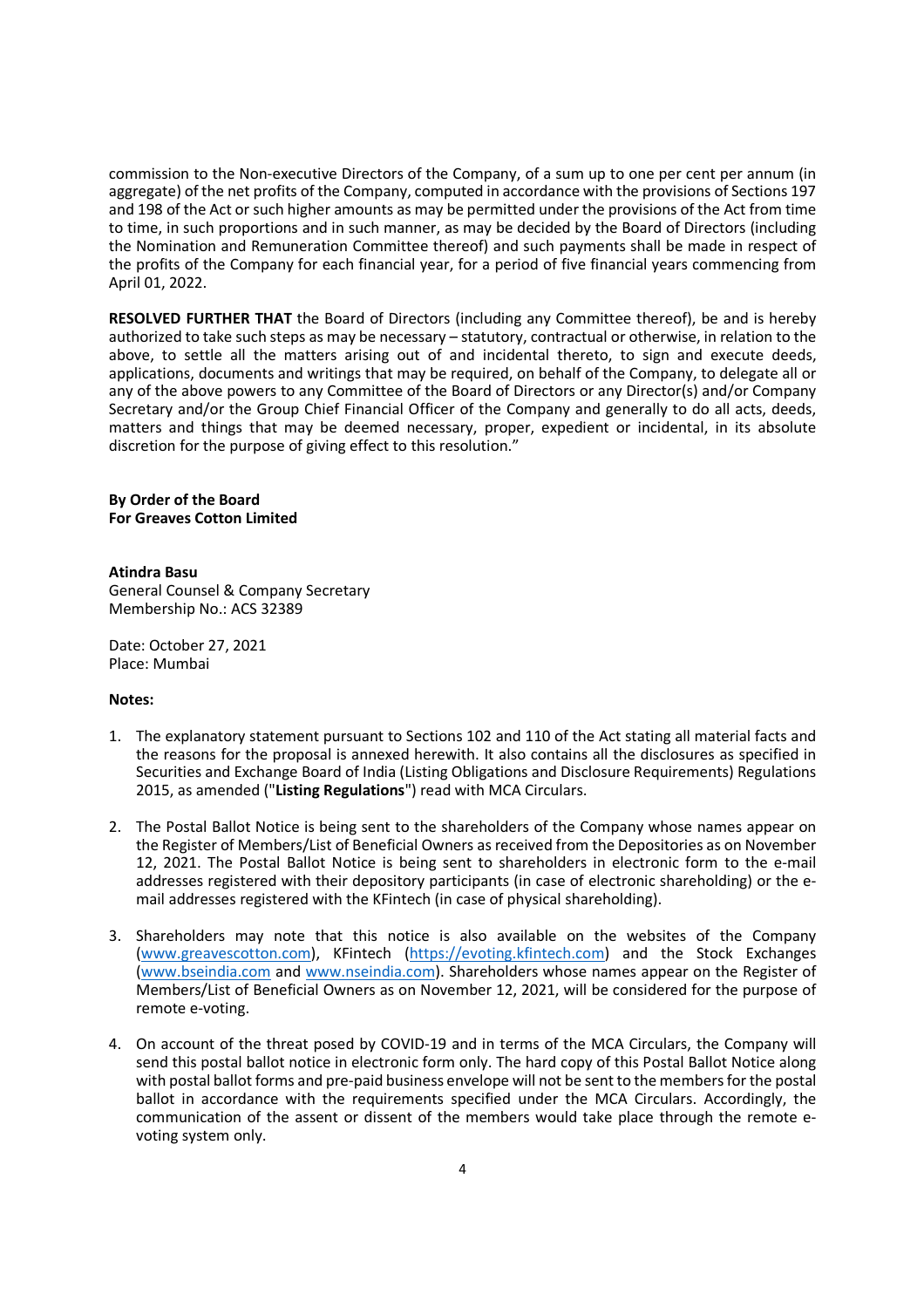- 5. Considering the MCA Circulars for remote e-voting for this Postal Ballot, shareholders who have not registered their mail ids and in consequence the e-voting notice could not be serviced may temporarily get their email registered with the Company's Registrar and Share Transfer Agent, KFin Technologies Private Committed, the limited, by clicking the the link: https://ris.kfintech.com/clientservices/postalballot/registration.aspx. Shareholders may also visit the website of the company and click on the http://www.greavescotton.com/investors/investorinformation and follow the registration process as guided thereafter. Post successful registration of the email, the shareholder would get soft copy of the notice and the procedure for e-voting along with the User ID and Password to enable e-voting for this Postal Ballot. In case of any queries, shareholder may write to einward.ris@kfintech.com.
- 6. Eligible Members who have not updated their e-mail IDs with KFintech, are required to update their e-mail IDs with KFintech, by following the email registration process as provided in this notice, pursuant to which, any Member may receive on the e-mail ID provided by the Member the Postal Ballot Notice and the procedure for remote e-voting along with the login ID and password for remote e-voting.

After successful updation of the e-mail ID, KFintech or the Company will share a copy of this Postal Ballot Notice, immediately and not later than 48 hours of receipt of the e-mail ID from the Eligible Members.

The Company: Please click on the link and follow the process provided at http://www.greavescotton.com/investors/investor-information.

The Registrar: Process to be followed for updation of e-mail ID is as follows:

## Electronic folios:

- (a) Visit the link https://ris.kfintech.com/clientservices/postalballot/registration.aspx
- (b) Select the company name
- (c) Shareholder to enter DPID-CLID and PAN No.
- (d) Shareholder to enter the email id and Mobile No.
- (e) System check the authenticity of the client id and PAN and send the different OTPs to Mobile and Email to validate.
- (f) Shareholder to enter the OTPs received by SMS and Email to complete the validation process. (OTPs will be valid for 5 minutes only).
- (g) System confirms the email id for the limited purpose of serviced postal ballot notice.
- (h) System will send the notice & procedure for e-voting to the email given by shareholder.

## Physical folios:

- (a) Visit the link https://ris.kfintech.com/clientservices/postalballot/registration.aspx
- (b) Select company name
- (c) Shareholder to enter physical Folio No and PAN No.
- (d) If PAN No is not available in the records, shareholder to enter one of the Certificate No.
- (e) Shareholder to enter the Email id and Mobile No.
- (f) System checks the authenticity of the Folio No and PAN / Certificate No and send the different OTPs to Mobile and Email to validate.
- (g) Shareholder to enter the OTPs received by SMS and Email to complete the validation process (OTPs will be valid for 5 minutes only).
- (h) If PAN is not available, system will prompt to upload the duly signed scan copy of the PAN.
- (i) System confirms the registration of email id.
- (j) System will send the notice & procedure for e-voting to the Email given by shareholder.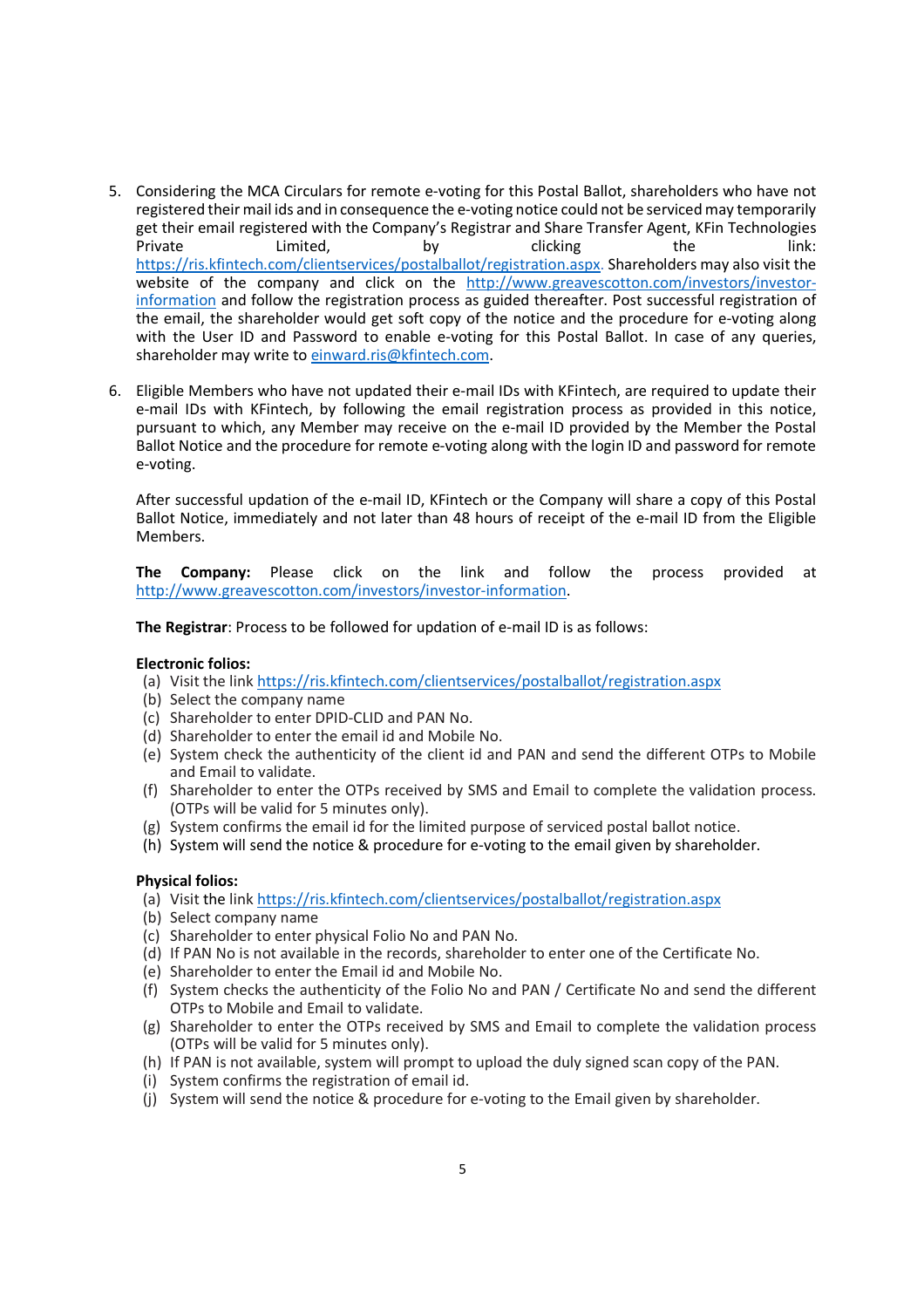- 7. Those shareholders who have already registered their email addresses are requested to keep their email addresses validated with their Depository Participants / KFinTech to enable servicing of notices / documents / Annual Reports electronically to their email address.
- 8. Resolutions passed by the shareholders through Postal Ballot are deemed to have been passed as if they have been passed at a General Meeting of the shareholders.
- 9. Voting rights shall be reckoned on the paid-up value of equity shares registered in the name of the shareholders as on November 12, 2021. A person who is not a shareholder on the relevant date should treat this notice for information purpose only.
- 10. A shareholder cannot exercise his vote by proxy on Postal Ballot.
- 11. The Scrutinizer will submit his report to the Chairman or any other person authorized by the Chairman after the completion of scrutiny, and the result of the voting by Postal Ballot will be announced by the Chairman of the Company or any other person authorized by the Chairman on or before 1700 hours IST on Friday, December 24, 2021. The notice/result of the e-voting will also be displayed on the website of the Company (www.greavescotton.com), besides being communicated to the Stock Exchanges.
- 12. All relevant documents referred to in the Explanatory Statement would be made available for inspection at the registered office of the Company on all working days, except Saturdays, Sundays and holidays, between 1100 hours to 1300 hours up to the last date of remote e-voting for postal ballot. A member may also write to the Company at investorservices@greavescotton.com requesting for relevant documents as referred in the Explanatory Statement.
- 13. Contact details of the person responsible to address the queries/grievances connected with the voting by electronic means are as under:
	- i) Mr. Atindra Basu, General Counsel & Company Secretary, Unit No. 701, 7<sup>th</sup> Floor, Tower 3, Equinox<br>Business Park. LBS Marg. Kurla West, Mumbai- 400 070, E-mail: Business Park, LBS Marg, Kurla West, Mumbai- 400 070, E-mail: investorservices@greavescotton.com; or
	- ii) Mr. Sunny Gogiya, Scrutinizer, SB-16, High Street Corporate Center, Kapurbawdi, Thane West, 400607; Tel: +91 9922744338 / +91 9326644338; E-mail: sunny.gogiya@legalixir.com.
	- iii) Mr. Gaurav Sainani, Scrutinizer, SB-16, High Street Corporate Center, Kapurbawdi, Thane West, 400607; Tel: +91 8375070606; E-mail: Gaurav.sainani@legalixir.com
- 14. The details of the process and manner for remote e-voting are explained herein below:

#### General information and instructions relating to e-voting:

- i. A person whose name is recorded in the register of members or in register of beneficial owners maintained by the depositories as on the cut-off date, i.e., November 12, 2021 only shall be entitled to avail the facility of e-voting.
- ii. The e-voting facility will be available during the following period:
	- a) Commencement of e-voting: 0900 hours IST on Tuesday, November 23, 2021
	- b) End of e-voting: 1700 hours IST on Wednesday, December 22, 2021
- iii. Any shareholder who holds the shares as on the cut-off date i.e., November 12, 2021 may obtain the User ID and password in the manner as mentioned below.

The e-voting will not be allowed beyond the aforesaid date and time and the e-voting module shall be disabled by KFintech upon expiry of aforesaid period.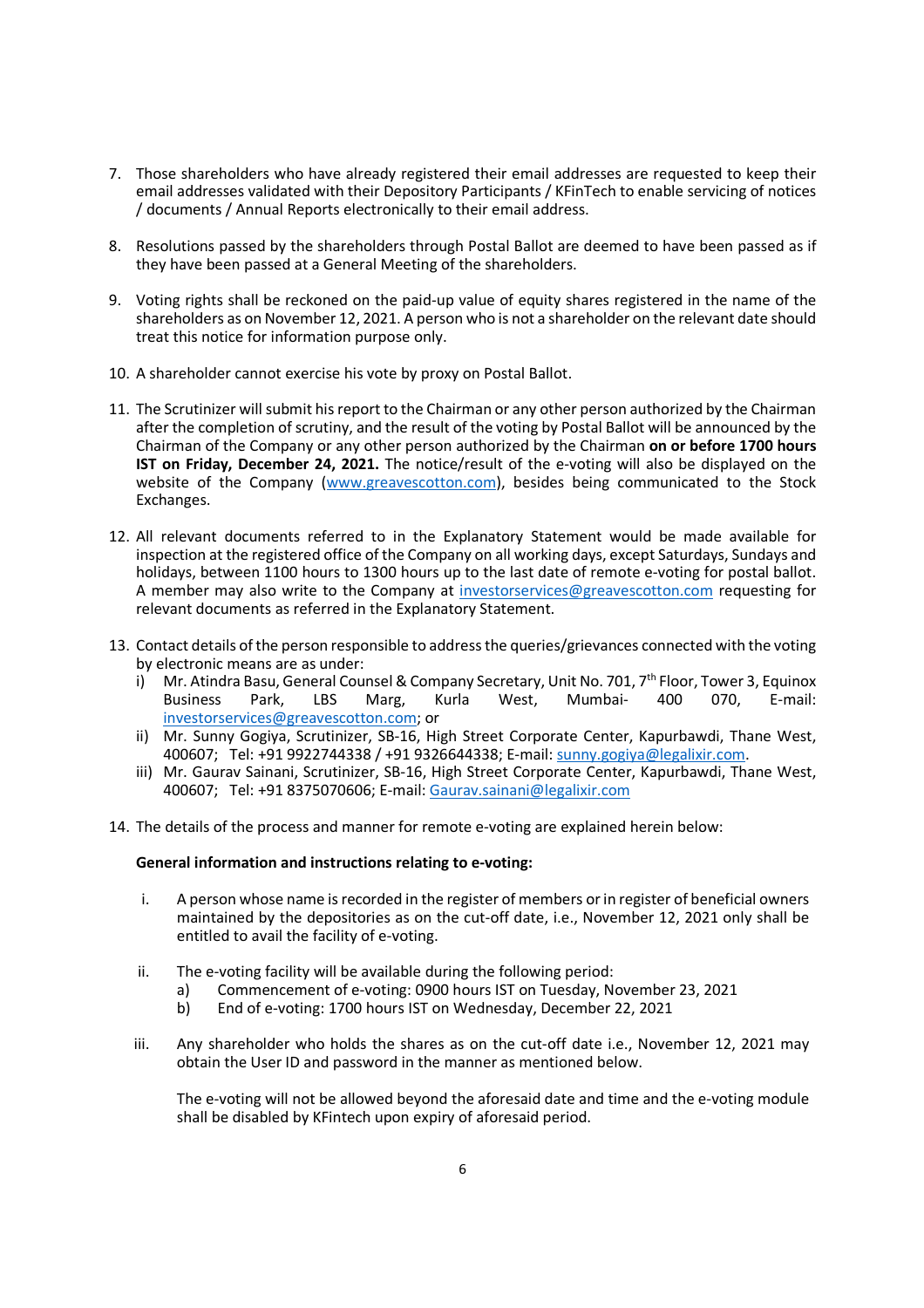### iv. Instructions and other information relating to e-voting:

### A. e-Voting procedure for Individual shareholders holding securities in Demat:

As per the SEBI circular dated December 09, 2020 on e-Voting facility provided by Listed Companies, Individual shareholders holding securities in demat mode are allowed to vote through their demat account maintained with Depositories and Depository Participants. Shareholders are advised to update their mobile number and email Id in their demat accounts in order to access e-Voting facility.

## Method of Login individual shareholders holding the securities in demat mode directly from the website of depositories:

| <b>NSDL</b>                                                                                                                                                                                                                                                                                                                                                                                                                                                                                                                                                                                                                                                                                                                                                                                                                                                                                                                                                                                                                                                                                                                                                                                                                                                                                                                                                                                                                                                                                                                                                                                                   | <b>CDSL</b>                                                                                                                                                                                                                                                                                                                                                                                                                                                                                                                                                                                                                                                                                                                                                                                                                                                                                                                                                                                                                 |
|---------------------------------------------------------------------------------------------------------------------------------------------------------------------------------------------------------------------------------------------------------------------------------------------------------------------------------------------------------------------------------------------------------------------------------------------------------------------------------------------------------------------------------------------------------------------------------------------------------------------------------------------------------------------------------------------------------------------------------------------------------------------------------------------------------------------------------------------------------------------------------------------------------------------------------------------------------------------------------------------------------------------------------------------------------------------------------------------------------------------------------------------------------------------------------------------------------------------------------------------------------------------------------------------------------------------------------------------------------------------------------------------------------------------------------------------------------------------------------------------------------------------------------------------------------------------------------------------------------------|-----------------------------------------------------------------------------------------------------------------------------------------------------------------------------------------------------------------------------------------------------------------------------------------------------------------------------------------------------------------------------------------------------------------------------------------------------------------------------------------------------------------------------------------------------------------------------------------------------------------------------------------------------------------------------------------------------------------------------------------------------------------------------------------------------------------------------------------------------------------------------------------------------------------------------------------------------------------------------------------------------------------------------|
| 1. User already registered for IDeAS facility:<br>URL: https://eservices.nsdl.com<br>$\mathbf{L}$<br>II. Click on the "Beneficial Owner" icon under 'IDeAS'<br>section.<br>III. On the new page, enter User ID and Password.<br>Post successful authentication, click on "Access to<br>e-Voting".<br>IV. Click on company name or e-Voting service<br>provider and you will be re-directed to e-Voting<br>service provider website for casting the vote<br>during the remote e-Voting period.<br>2. User not registered for IDeAS e-Services<br>To register click on link: https://eservices.nsdl.com<br>$\mathbf{L}$<br>II. Select "Register Online for IDeAS"<br>III. Proceed with completing the required fields.<br>3. User not registered for IDeAS e-Services<br>To register click on link:<br>$\mathbf{I}$ .<br>https://eservices.nsdl.com/SecureWeb/IdeasDirectReg.jsp<br>Proceed with completing the required fields.<br>ii.<br>4. By visiting the e-Voting website of NSDL<br>URL: https://www.evoting.nsdl.com/<br>Ι.<br>Click on the icon "Login" which is available under<br>Ш.<br>'Shareholder/Member' section.<br>Enter User ID (i.e. 16-digit demat account number<br>III.<br>held with NSDL), Password/OTP and a Verification<br>Code as shown on the screen.<br>Post successful authentication, you will be<br>IV.<br>redirected to NSDL Depository site wherein you<br>can see e-Voting page.<br>Click on company name or e-Voting service provider name<br>and you will be redirected to e-Voting service provider<br>website for casting your vote during the remote e-Voting<br>period. | 1. Existing user who have opted for Easi / Easiest<br>URL: https://web.cdslindia.com/myeasi/home/login<br>Ι.<br>or<br>URL: www.cdslindia.com<br>Click on New System Myeasi<br>II.<br>Login with user id and password.<br>III.<br>Option will be made available to reach e-Voting page without any<br>IV.<br>further authentication.<br>Click on e-Voting service provider name to cast your vote.<br>V.<br>2. User not registered for Easi/Easiest<br>Option to register is available at<br>I.<br>https://web.cdslindia.com/myeasi/Registration/EasiRegistration<br>Proceed with completing the required fields.<br>II.<br>3. By visiting the e-Voting website of CDSL<br>URL: www.cdslindia.com<br>$\mathsf{L}$<br>Provide demat Account Number and PAN No.<br>II.<br>System will authenticate user by sending OTP on registered<br>III.<br>Mobile & Email as recorded in the demat Account.<br>After successful authentication, user will be provided links for the<br>respective ESP where the e- Voting is in progress. |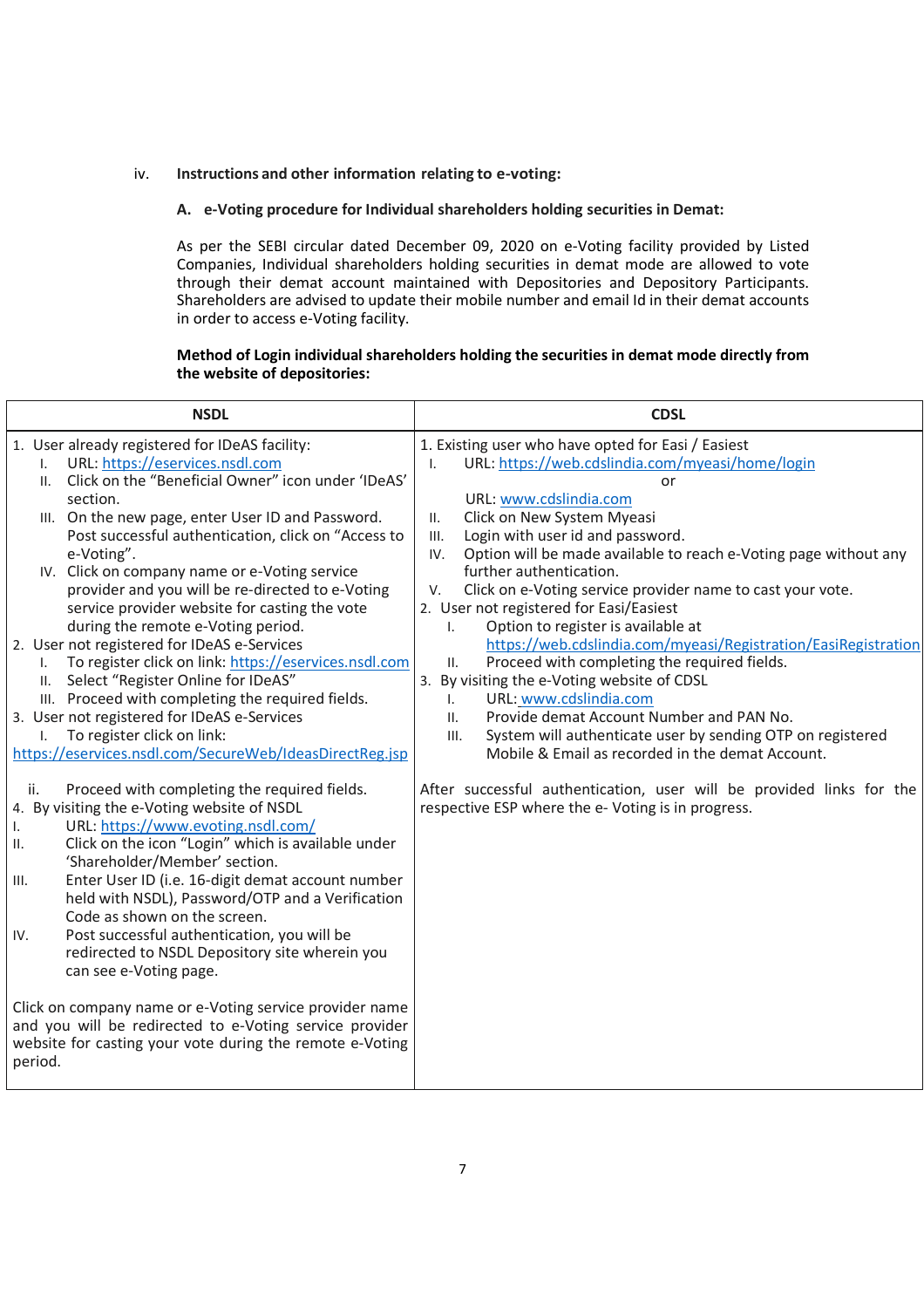#### Method of Login for individual Shareholders holding the securities in demat mode through their Depository Participants.

Shareholders can also login using the login credentials of their demat account through Depository Participant registered with NSDL/CDSL for e-Voting facility. Once logged in, you will be able to see e-Voting option. Click on e-Voting option and you will be redirected to NSDL/CDSL Depository site after successful authentication. Click on company name or e-Voting service provider name and you will be redirected to e-Voting service provider website for casting your vote during the remote e-Voting period.

#### Important Note:

Members who are unable to retrieve User ID/ Password are advised to use Forget User ID and Forgot Password option available at above mentioned website.

#### For technical Assistance:

Members facing any technical issue in login can contact the respective helpdesk by sending a request on the email id's or contact on the phone numbers provided below:

| <b>NSDL</b>                    | <b>CDSL</b>                           |
|--------------------------------|---------------------------------------|
| Email: evoting@nsdl.co.in      | Email: helpdesk.evoting@cdslindia.com |
| Toll free no.'s: 1800 1020 990 | Phone No: 022-23058738                |
| 1800 22 44 30                  | 022-23058542-43                       |

#### B. e-Voting procedure for Institutional Shareholders and shareholders holding securities in Physical form:

- i. The details of the process and manner for e-voting are given below:
	- a. Initial password is provided in the body of the email.
		- b. Launch internet browser and type the URL: https://evoting.kfintech.com in the address bar.
		- c. Enter the login credentials i.e. User ID and password mentioned in your email. Your Folio No./ DP ID Client ID will be your User ID. However, if you are already registered with M/s KFin Technologies Private Limited for e-voting, you can use your existing User ID and password for casting your votes.
- ii. After entering the details appropriately, click on LOGIN.
- iii. You will reach the password change menu wherein you are required to mandatorily change your password. The new password shall comprise of minimum 8 characters with at least one upper case (A-Z), one lower case (a-z), one numeric value (09) and a special character (@,#,\$,etc.). It is strongly recommended not to share your password with any other person and take utmost care to keep your password confidential.
- iv. You need to login again with the new credentials.
- v. On successful login, the system will prompt you to select the EVENT i.e. Greaves Cotton Limited.
- vi. On the voting page, the number of shares (which represents the number of votes) held by you as on the cut-off date will appear. If you desire to cast all the votes assenting/dissenting to the resolution, enter all shares and click 'FOR'/ 'AGAINST' as the case may be or partially in 'FOR' and partially in 'AGAINST', but the total number in 'FOR' and/or 'AGAINST' taken together should not exceed your total shareholding as on the cut-off date. You may also choose the option 'ABSTAIN' and the shares held will not be counted under either head.
- vii. Shareholders holding shares under multiple folios/demat accounts shall choose the voting process separately for each of the folios/demat accounts.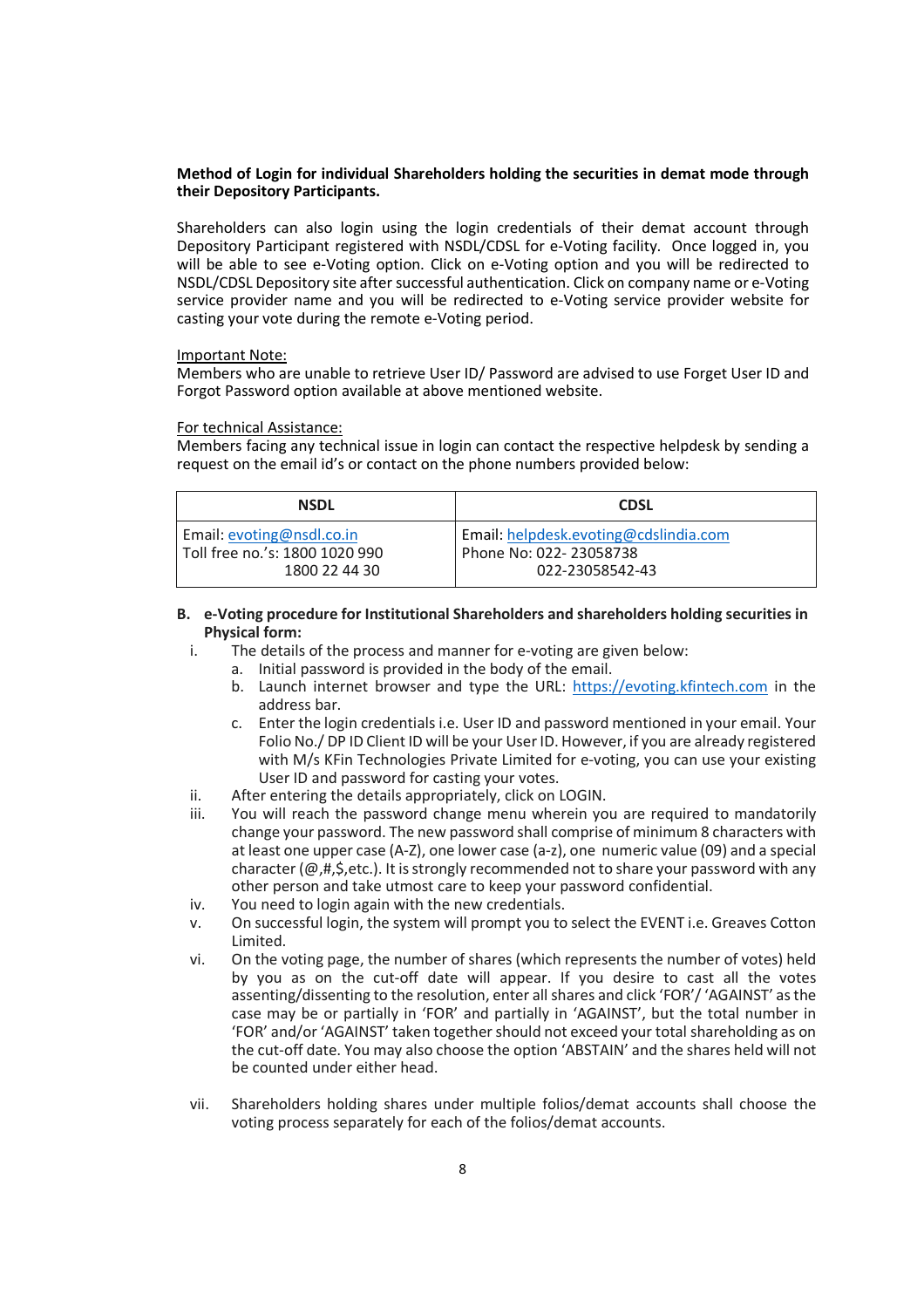- a) You may then cast your vote by selecting an appropriate option and click on "Submit" and also "Confirm" when prompted.
- b) Once you confirm, you will not be allowed to modify your vote. During the voting period, shareholders can login any number of times till they have not voted on the Resolution(s).
- c) Corporate/Institutional shareholders (i.e. other than individuals, HUF, NRI, etc. ) are required to send scanned certified true copy (PDF Format) of the Board Resolution/Authority Letter, etc., together with attested specimen signature(s) of the duly authorized representative(s), to KFintech at einward.ris@kfintech.com and to Scrutinizer at sunny.gogiya@legalixir.com and at Gaurav.sainani@legalixir.com. They may also upload the same in the e-voting module under their login. The scanned images of the above mentioned documents should be in the naming format "GREAVES COTTON EVENT NO.: 6383"

## Explanatory Statement pursuant to Sections 102 and 110 of the Act read with provisions of Listing Regulations.

## Item No. 1: Appointment of Mr. Firdose Vandrevala (DIN: 00956609) as an Independent Director

The Board of Directors of the Company appointed Mr. Firdose Vandrevala as an Additional Director designated as an Independent Director of the Company for a period of 5 (five) years with effect from October 15, 2021, subject to approval of shareholders of the Company.

Mr. Firdose Vandrevala is a professional with over 40+ years of experience in steel, power, telecommunications and real estate industries with illustrious organisations such as Tata Group, Motorola and Hirco, covering all functions of business value chain such as procurement, planning, production, sales, marketing and project management. He holds a Bachelor of Technology Degree in Electrical Engineering from IIT, Kharagpur and a Post graduate diploma in Business Management from XLRI Jamshedpur. He is also a proud alumnus of Harvard Business School (Strategic Marketing Management) and CEDEP INSEAD (General Management Program).

In accordance with the provisions of Section 149 read with Schedule IV to the Act, appointment of an Independent Director requires approval of members. The Board of Directors proposed that Mr. Vandrevala, be appointed as an Independent Director on the Board of the Company for a term of five consecutive years from October 15, 2021 to October 14, 2026. The appointment of Mr. Vandrevala, shall be effective upon approval of members of the Company.

The Company has received a notice in writing from Mr. Vandrevala under the provisions of Section 160 of the Act signifying his candidature for the office of Director. Mr. Vandrevala has informed the Company that he is not disqualified from being appointed as a Director in terms of Section 164 of the Act. Mr. Vandrevala has given a declaration that he meets with the criteria of independence as prescribed under Section 149 (6) of the Act and under Regulation 16 of the Listing Regulations. In the opinion of the Board of Directors, Mr. Vandrevala fulfils the conditions for his appointment as an Independent Director as specified in the Act and the Listing Regulations.

Pursuant to amended Rule 6 of the Companies (Appointment and Qualification of Directors) Rules, 2014 (As per MCA Notification dated October 22, 2019) effective from December 01, 2019, Mr. Vandrevala has enrolled his name in the online data bank maintained for Independent Directors with the Indian Institute of Corporate Affairs.

As required under Regulation 36 of the Listing Regulations, his brief resume, giving nature of expertise, disclosure of relationships between Directors inter se and other directorships and committee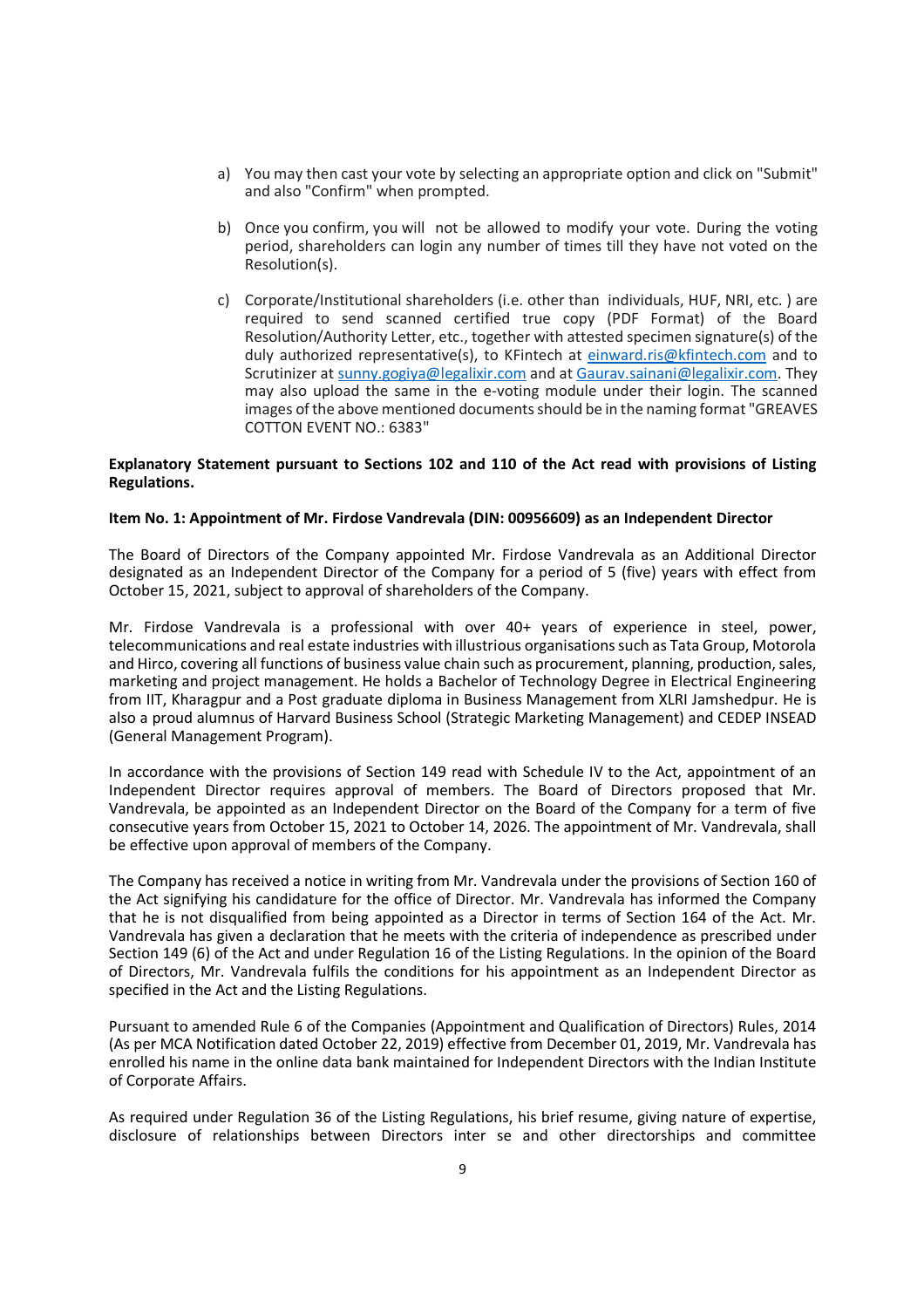memberships and shareholding in the Company, are furnished and forms part of this Notice and enclosed as Annexure A.

As per Section 149 of the Act and the Rules thereunder, an Independent Director can be appointed on passing an Ordinary Resolution in the General Meeting. Accordingly, the approval of the Members is sought for the appointment of Mr. Vandrevala as an Independent Director.

None of the Directors, Key Managerial Personnel or their relatives, except Mr. Vandrevala, are in any way, concerned or interested in this Resolution.

The Directors recommend the Ordinary Resolution as set out in Item No. 1 of this Notice for the approval of the Members.

#### Item No. 2: Approval for appointment and payment of minimum remuneration to Mr. Sunil Shahi (DIN: 01887403) in capacity of Whole-time Director till October 26, 2021

Based on the recommendation of the Nomination and Remuneration Committee, the Board, subject to the approval of the Members, appointed Mr. Sunil Shahi as an Additional Director in capacity of Wholetime Director of the Company, liable to retire by rotation, for a period of 3 (three) years commencing from September 15, 2021 or till the time Mr. Shahi is in employment of the Company, whichever is earlier, in accordance with the provisions of Section 196 and 197 read with Schedule V of the Act.

Mr. Shahi, resigned from the office of Director of the Company with effect from close of business hours on October 26, 2021 due to his personal reasons.

Mr. Shahi is a professional with over 20+ years of domestic & international experience in P&L Management, Business strategy, Sales & Business Development, Plant Operations, Project Execution and Project Management involving both start up and growth organizations. Mr. Shahi is a B.Tech (Electrical) from NIT, Hamirpur and M.B.A. from Kelley School of Business, USA. He was previously associated with companies like Cummins Inc., Quippo Energy Private Limited, etc.

Mr. Shahi fulfilled all the conditions set out in Part-I of Schedule V to the Act as also the conditions set out under Section 196(3) of the Act for being eligible for his appointment. Considering his qualifications, experience and knowledge, the Directors are of the view that the appointment of Mr. Shahi as Wholetime Director was beneficial to the functioning and future growth opportunities of the Company and the remuneration paid to him was commensurate with his abilities and experience.

Whilst the COVID-19 pandemic took a heavy toll on lives, it had an adverse impact on economies across the world including the financial results of the Company in the first quarter of FY 2021-22. With the largescale vaccine and other measures taken by the Indian Government, we see life and the operations of your Company coming back to normal. While we monitor the COVID-19 pandemic, future waves may impact the Company's profit. Therefore, the proposal for payment of minimum remuneration from September 15, 2021 to October 26, 2021 is being placed for members' approval.

Pursuant to Section II of Part II of Schedule V to the Act, the remuneration paid to Mr. Shahi has been recommended and approved for period starting from September 15, 2021 to October 26, 2021. The Company has not defaulted in payment of dues to any bank or public financial institution or nonconvertible debenture holders or other secured creditor.

The abstract of his terms of appointment with the Company and remuneration as Whole-time Director is set out in the resolution of this Notice. He was not entitled to sitting fees for attending the Meetings of the Board of Directors or any committee thereof.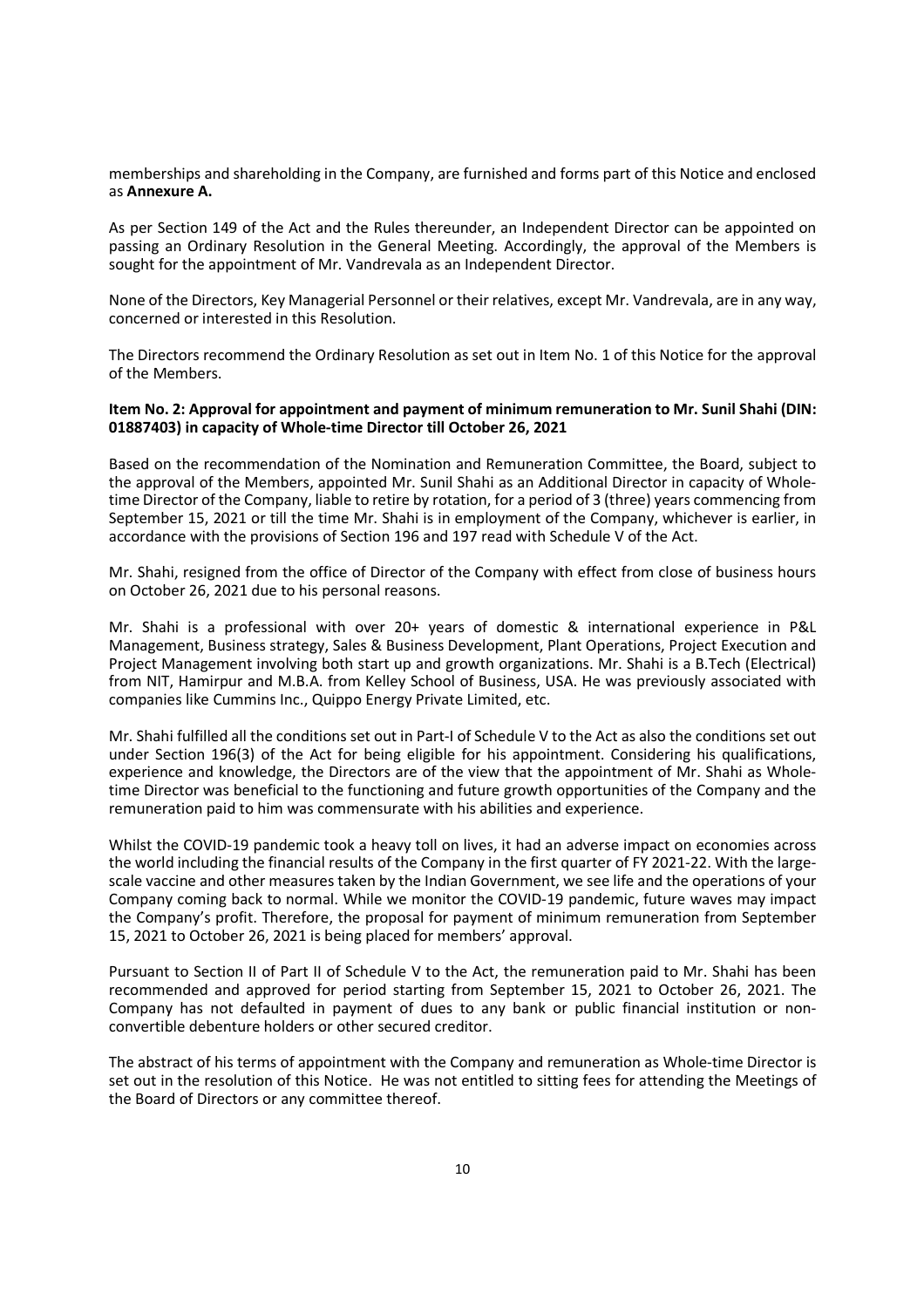As required under Regulation 36 of the Listing Regulations, his brief resume, giving nature of expertise, disclosure of relationships between Directors inter se and other directorships and committee memberships and shareholding in the Company, are furnished and forms part of this Notice and enclosed in Annexure A.

The information as required to be disclosed under Section II of Part II of Schedule V to the Act, forms part of this Notice and enclosed in Annexure B.

Mr. Shahi confirmed that he was not debarred from holding the office of Director by virtue of any order by SEBI or any other authority.

As required under the provisions of the Act, approval of the Members is now sought for the appointment of Mr. Shahi as Whole-time Director and the remuneration paid to him as stated herein above.

None of the Directors, Key Managerial Personnel or their relatives, except Mr. Shahi, are in any way, concerned or interested in this Resolution.

The Directors recommend the Special Resolution as set out in Item No. 2 of this Notice for the approval of the Members.

## Item No. 3: Payment of Remuneration to Non-executive Directors

The Members, at the Annual General Meeting held on August 03, 2017, had approved the payment of remuneration by way of commission to the Non-executive Directors of the Company, a sum up to one per cent per annum in aggregate, of the net profits of the Company calculated in accordance with the provisions of Sections 197 and 198 and other applicable provisions, if any, of the Act for a period of five financial years. Based on the recommendation of the Nomination and Remuneration Committee and the Board, the Members are requested to approve the payment of the commission of a sum up to one per cent per annum in aggregate, of the net profits of the Company calculated in accordance with the provisions of Sections 197 and 198 of the Act or such higher sum as may be permitted under the Act for a further period of five financial years commencing April 01, 2022. The commission to be distributed in such proportion and in such manner amongst the Directors, as may be determined by the Board as per the recommendation of Nomination of Remuneration Committee, and shall be in addition to the fee payable to the Directors for attending the meetings of the Board or Committee thereof or for any other purpose whatsoever as may be decided by the Board, and reimbursement of expenses for participation in the Board and other meetings.

Other than the concerned Non-Executive Directors of the Company and their relatives, none of the other Directors and KMP of the Company or their respective relatives, are in any way, concerned or interested, in the resolution set out at Item No. 3 of the accompanying Notice.

The Directors recommend the Ordinary Resolution as set out in Item No. 3 of this Notice for the approval of the Members.

#### By Order of the Board For Greaves Cotton Limited

Atindra Basu General Counsel & Company Secretary Membership No.: ACS 32389

Date: October 27, 2021 Place: Mumbai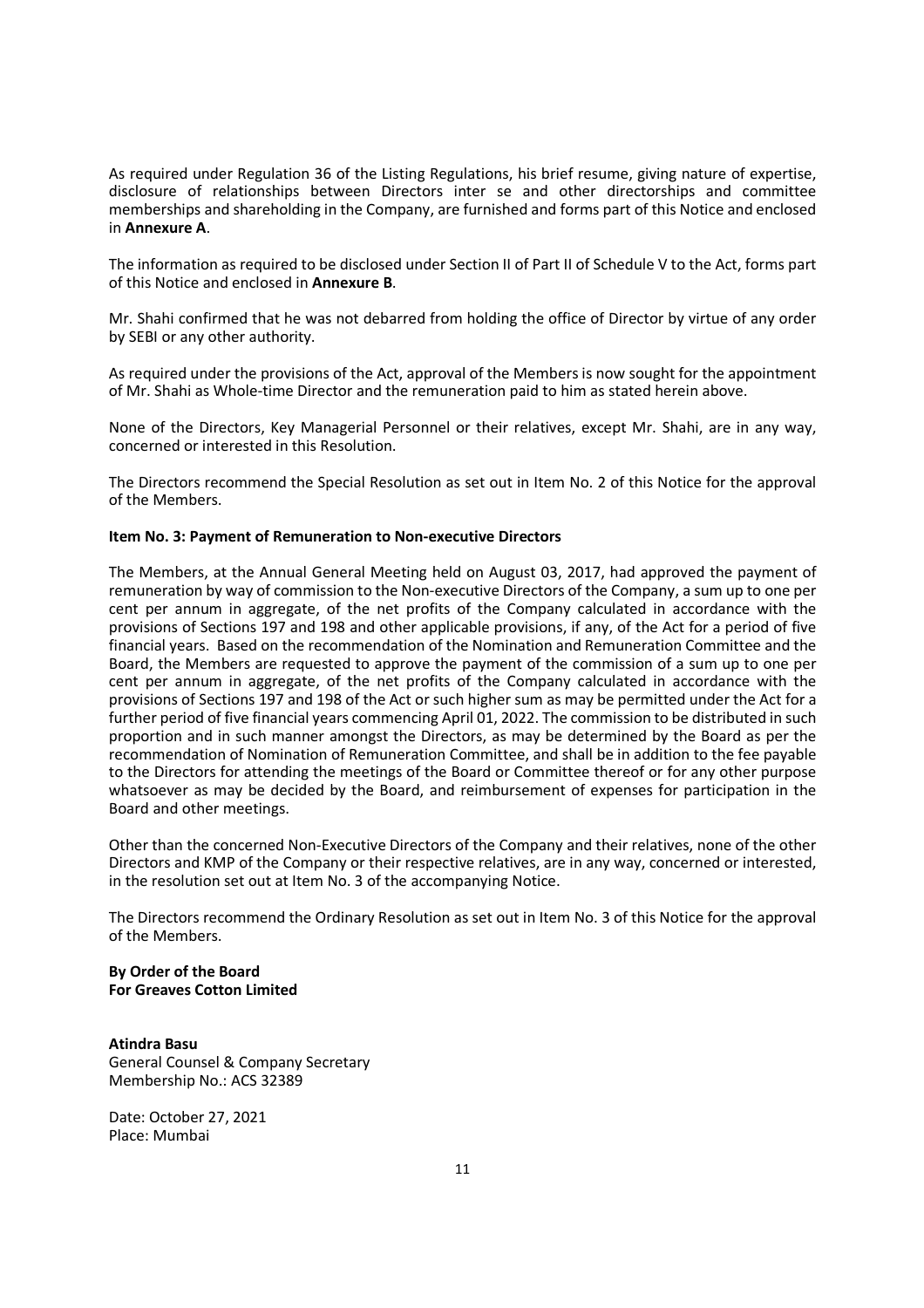#### Annexure A

[Pursuant to Regulation 36 of SEBI (Listing Obligations and Disclosure Requirements) Regulations, 2015 and Clause 1.2.5 of Secretarial Standards-2 on General Meetings]

| Name                                                                 | Mr. Sunil Shahi                                   | Mr. Firdose Vandrevala                                                           |  |
|----------------------------------------------------------------------|---------------------------------------------------|----------------------------------------------------------------------------------|--|
| Date of Birth / Age                                                  | September 06, 1975<br>October 17, 1950            |                                                                                  |  |
| Qualification                                                        | <b>B.Tech</b><br>(Electrical)<br>from<br>NIT,     | Bachelor of Technology<br>Degree<br>in                                           |  |
|                                                                      | Hamirpur and M.B.A. from Kelley                   | Electrical Engineering from IIT, Kharagpur                                       |  |
|                                                                      | School of Business, USA.                          | and a Post graduate diploma in Business                                          |  |
|                                                                      |                                                   | Management from XLRI Jamshedpur. A                                               |  |
|                                                                      |                                                   | proud alumnus of Harvard Business School<br>(Strategic Marketing Management) and |  |
|                                                                      |                                                   | CEDEP INSEAD (General Management                                                 |  |
|                                                                      |                                                   | Program).                                                                        |  |
| Date of first appointment                                            | September 15, 2021                                | October 15, 2021                                                                 |  |
| <b>Expertise</b><br><b>Specific</b><br>in                            | P&L Management, Business strategy,                | Professional with over 40+ years of                                              |  |
| functional areas                                                     | Sales & Business Development, Plant               | experience, covering all functions of                                            |  |
|                                                                      | Operations, Project Execution and                 | business value chain such as procurement,                                        |  |
|                                                                      | Project Management.                               | planning, production, sales, marketing and                                       |  |
|                                                                      |                                                   | project management.                                                              |  |
| Terms and Conditions for                                             | Refer item no 2 and explanatory                   | Detailed<br>terms<br>of<br>conditions<br>and                                     |  |
| appointment/<br>re-                                                  | statement.                                        | appointment of Independent Directors is                                          |  |
| appointment                                                          |                                                   | displayed in Investors Section on the                                            |  |
|                                                                      |                                                   | website<br>of<br>the<br>Company                                                  |  |
| Remuneration last drawn /                                            |                                                   | www.greavescotton.com<br><b>NA</b>                                               |  |
| remuneration sought to be                                            | Refer item no. 2 and explanatory<br>statement     |                                                                                  |  |
| paid                                                                 |                                                   |                                                                                  |  |
|                                                                      | <b>NA</b>                                         | <b>EICL Limited</b><br>$\bullet$                                                 |  |
| Directorships held in other<br>companies                             |                                                   | • Premium Transmission Private Limited                                           |  |
| Memberships/                                                         | <b>NA</b>                                         | <b>Premium Transmission Private Limited</b>                                      |  |
| Chairmanships                                                        |                                                   | Nomination<br>and<br>Remuneration<br>٠                                           |  |
| of committees                                                        |                                                   | Committee (Chairman)                                                             |  |
| across other companies                                               |                                                   | • Corporate<br>Social<br>Responsibility                                          |  |
|                                                                      |                                                   | Committee (Member)                                                               |  |
|                                                                      |                                                   |                                                                                  |  |
|                                                                      |                                                   | <b>EICL Limited</b>                                                              |  |
|                                                                      |                                                   | Nomination<br>Remuneration<br>and                                                |  |
|                                                                      |                                                   | Committee (Member)                                                               |  |
| Relationship<br>with<br>other<br>Directors,<br><b>Manager</b><br>and | None                                              | None                                                                             |  |
| other<br>Key<br><b>Managerial</b>                                    |                                                   |                                                                                  |  |
| <b>Personnel of the Company</b>                                      |                                                   |                                                                                  |  |
| Number of Meetings of the                                            | Nil                                               | $\mathbf{1}$                                                                     |  |
| <b>Board of Directors attended</b>                                   |                                                   |                                                                                  |  |
| during the year                                                      |                                                   |                                                                                  |  |
| <b>Shareholding</b><br>in<br>the                                     | 37,690                                            | Nil                                                                              |  |
| Company (as on date of                                               |                                                   |                                                                                  |  |
| notice)                                                              |                                                   |                                                                                  |  |
| <b>Justification of Appointment</b>                                  | Please refer explanatory statement to the Notice. |                                                                                  |  |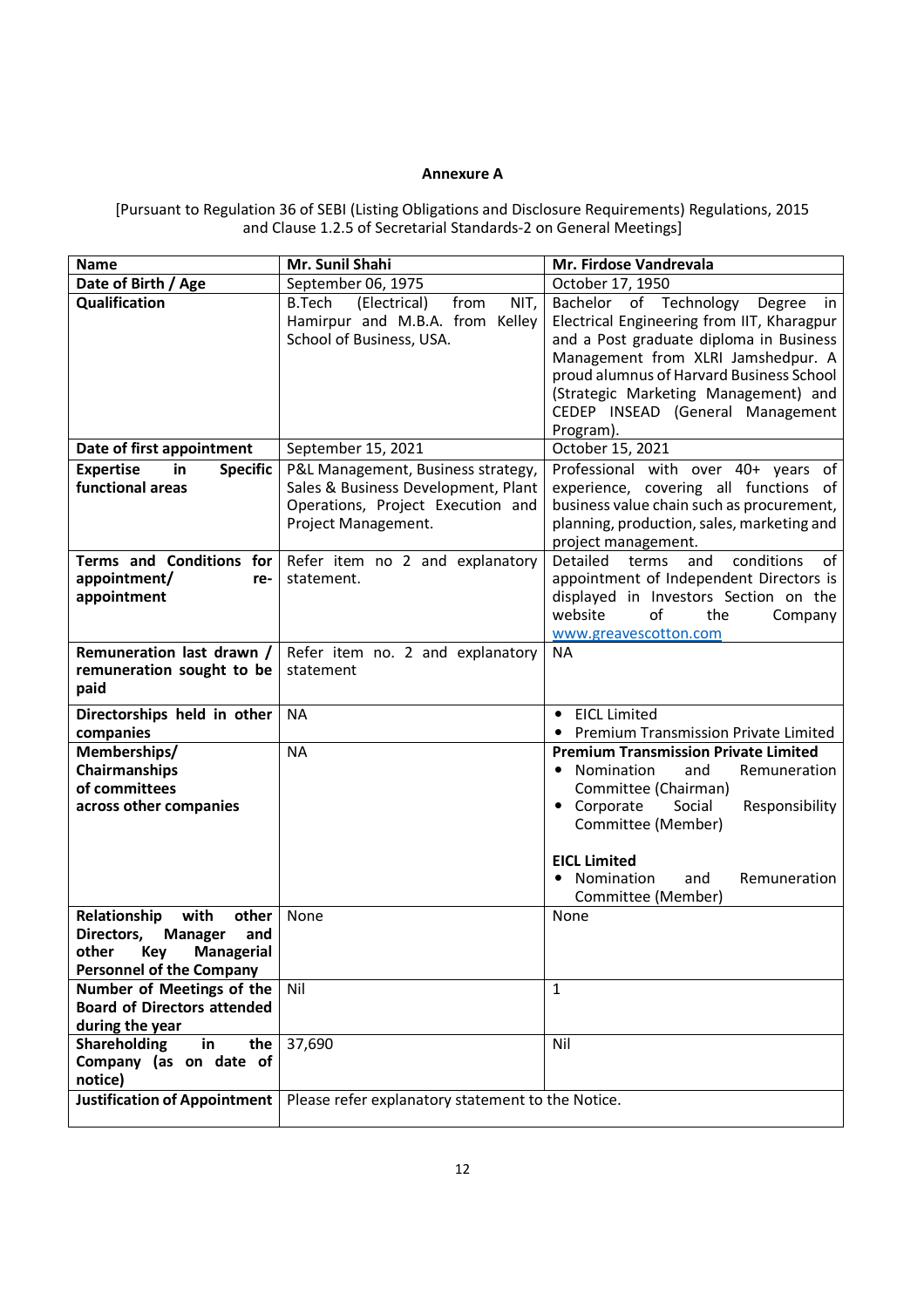#### Annexure B

## STATEMENT PURSUANT TO SECTION II OF PART II OF SCHEDULE V TO THE COMPANIES ACT, 2013 IN RESPECT OF ITEM NO. 2 OF THE NOTICE

## I. GENERAL INFORMATION:

### 1. Nature of industry:

Greaves Cotton Limited is a diversified engineering conglomerate focused on being pivotal to India's resurgence as a competitive economy. The company is a leading name in the domain of Engines, Retail, Electric Mobility, Finance & Technology services. Greaves enjoys a rich legacy and customer trust spanning over 162 years. Through its Engines, Retail and E-Mobility businesses the company, directly and indirectly, impacts a billion lives every day, around the world. The company today manufactures world-class products and sustainable solutions under various business units and is backed by comprehensive support from 500+ Greaves Retail Centers & 7000+ smaller spare parts retail outlets across the country. For more information visit www.greavescotton.com

- 2. Date or expected date of commencement of commercial production: March 29, 1922
- 3. In case of new companies, expected date of commencement of activities as per project approved by financial institutions appearing in the prospectus: Not Applicable
- 4. Financial performance based on given indicators:

|                                                                |                                                        |          | (Rs. In Crore)                       |
|----------------------------------------------------------------|--------------------------------------------------------|----------|--------------------------------------|
| <b>Particulars</b>                                             | Half Year ended Year ended<br>September<br>30,<br>2021 | 31, 2021 | March   Year ended March 31,<br>2020 |
| from<br><b>Income</b><br>Operations and other<br><b>Income</b> | 510.41                                                 | 1339.10  | 1840.95                              |
| Profit/<br>before<br>(Loss)<br>tax                             | 2.52                                                   | 18.47    | 196.67                               |
| Profit/ (Loss) after tax                                       | 1.87                                                   | 10.36    | 147.51                               |

(a) Standalone Financial performance based on given indicators

## (b) Consolidated Financial performance based on given indicators:

|                                                                |                                                        |                   | (Rs. In Crore)               |
|----------------------------------------------------------------|--------------------------------------------------------|-------------------|------------------------------|
| <b>Particulars</b>                                             | Half Year ended Year ended<br>September<br>30.<br>2021 | March<br>31, 2021 | Year ended March 31,<br>2020 |
| from<br><b>Income</b><br>Operations and other<br><b>Income</b> | 611.77                                                 | 1508.73           | 1931.12                      |
| Profit/<br>before<br>(Loss)<br>tax                             | (44.19)                                                | (13.79)           | 168.99                       |
| Profit/ (Loss) after tax                                       | (45.77)                                                | (18.78)           | 127.27                       |

## 5. Foreign investments or collaborations, if any: NIL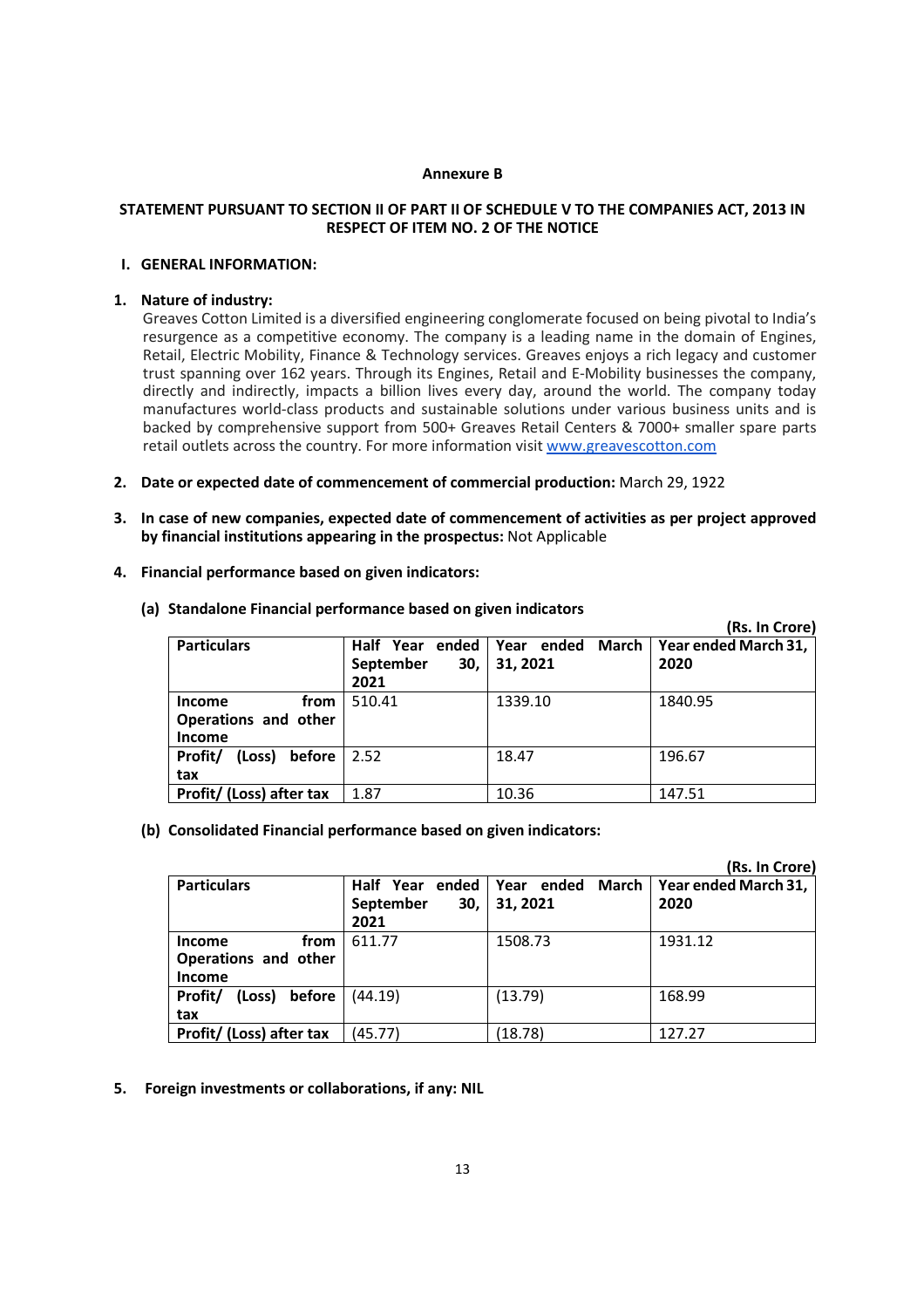#### II. INFORMATION ABOUT MR. SUNIL SHAHI:

#### i. Background details:

Mr. Sunil Shahi is a professional with over 20+ years of domestic & international experience in P&L Management, Business strategy, Sales & Business Development, Plant Operations, Project Execution and Project Management involving both start up and growth organizations. Mr. Sunil Shahi is a B.Tech (Electrical) from NIT, Hamirpur and M.B.A. from Kelley School of Business, USA. He was previously associated with companies like Cummins Inc., Quippo Energy Private Limited, etc.

#### ii. Past remuneration: NA

#### iii. Recognition or awards/Other Key Announcement:

Industry stature and representation across several business/ industry forums of repute.

#### iv. Job profile and his suitability

Mr. Shahi is associated with the Company since 2019. Considering his domestic & international experience in P&L Management, Business strategy, Sales & Business Development, Plant Operations, Project Execution and Project Management involving both start up and growth organizations, the Board had considered him suitable for this position.

#### v. Remuneration proposed

Details on proposed remuneration have been stated in the resolution of this Notice.

vi. Comparative remuneration profile with respect to industry, size of the company, profile of the position and person (in case of expatriates the relevant details would be with respect to the country of his origin).

The proposed remuneration is comparable and commensurate with the size and nature of the business of the Company and the responsibility of the appointee. Moreover, in his position as a Whole-time Director of the Company, Mr. Shahi devoted his substantial time in overseeing the operations of the Group Companies.

## vii. Pecuniary relationship directly or indirectly with the company, or relationship with the managerial personnel or other Director, if any

Besides the remuneration paid to Mr. Shahi, there is no other pecuniary relationship with the Company or with the other Director of the Company.

### III. OTHER INFORMATION:

## 1. Reasons of loss or inadequate profits

FY 2020-21 and first quarter of FY 2021-22 was overshadowed by the global crisis  $-$  the world economy felt the jitters due to rapid spread of the COVID-19 across continents, millions infected, and lockdowns in most of the affected nations which swept many sectors of Industry. The challenges posed by COVID-19 led to reduced consumer activity and closing Company's plant operations as per Government of India's directives and thus impacting production and Performance of the Company.

## 2. Steps taken or proposed to be taken for improvement

The Company has been able to sail through the toughest times of the COVID-19 pandemic due its agile workforce who helped the management to swiftly re-align its strategy with the changing business landscape. We are now experiencing decent growth post unlock after the  $2^{nd}$  wave as a result of our commitment and future-forward strategy. The market will take its course of time to evolve from the setback of COVID-19 pandemic. However, we have taken several steps to enhance the safety and well-being of our entire value chain and with strong fundamentals, we remain optimistic about the business growth in upcoming period.